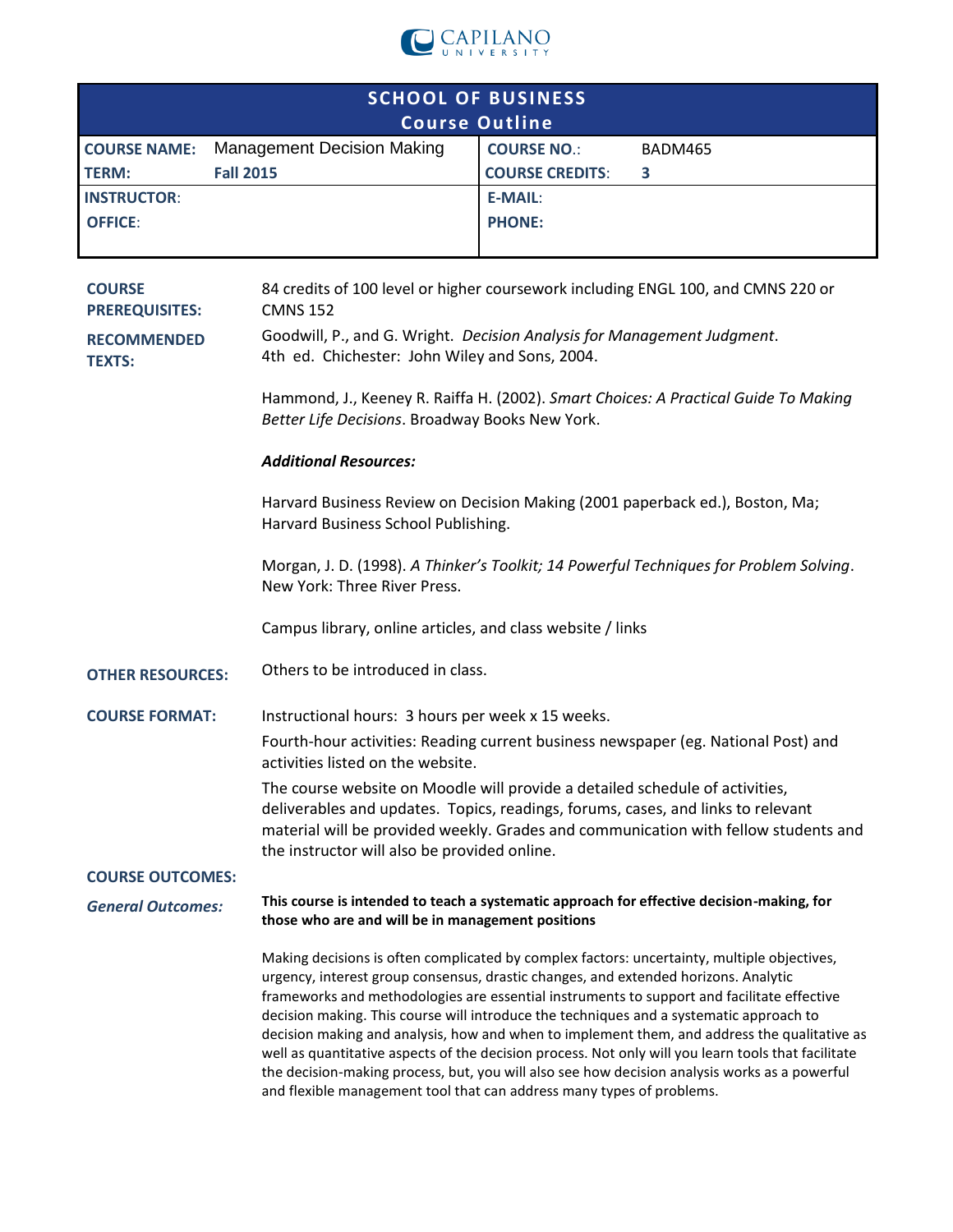## *BADM465 Course Outline*

# *Specific Student Outcomes:*

Upon successful completion of this course, students should be able to demonstrate competence in the following abilities and skills:

| <b>Ability</b>                  | <b>Learning Outcome</b>                                                                                                                                                                                                                                                                                                                                                                                                                                                                                                                                                                                                                                                                                                                                         | Levels*                  |
|---------------------------------|-----------------------------------------------------------------------------------------------------------------------------------------------------------------------------------------------------------------------------------------------------------------------------------------------------------------------------------------------------------------------------------------------------------------------------------------------------------------------------------------------------------------------------------------------------------------------------------------------------------------------------------------------------------------------------------------------------------------------------------------------------------------|--------------------------|
| Communications                  | C1 Choose and adapt appropriate communication tools to develop, articulate and<br>present positions, reports and assessments related to decision making techniques<br>using various modes (online, in class discussions, meetings, presentations, etc.)<br>C2 Perform critical reading of study material for analysis and application.                                                                                                                                                                                                                                                                                                                                                                                                                          | 3⇒6<br>$2 \Rightarrow 6$ |
| Analysis and Decision<br>Making | A1 Learn, apply and adapt various decision-analysis techniques to real business/life<br>decision scenarios:<br>Understand the role and reason of 'structured' decision analysis<br>Explain the key steps in the structured decision analysis.<br>Apply/Adapt the PCF and Simple Ranking techniques to decision scenarios<br>Apply/Adapt the (SMART) Multi-Attribute Rating Technique, Decision trees<br>and Payoff tables.<br>Elicit subjective probability assessments from a decision maker and apply it<br>to the decision process.<br>Evaluate and make tradeoffs to reach optimum decisions<br>Deal sensibly with uncertainties affecting decisions.<br>Take account for the decision maker's risk-taking attitude and apply/adapt Utility to<br>decisions | 2⇔6                      |
|                                 | S1. Use a collaborative approach to problem-solving and decision analysis in<br>classroom, learning teams and online activities.                                                                                                                                                                                                                                                                                                                                                                                                                                                                                                                                                                                                                                | $1 - 5$                  |
| Social Interaction              | S2. Experience and explain how psychological factors influence people's decisions<br>and how personality and group dynamics affect the decision-making processes.<br>Understand and apply tools to facilitate group decision making                                                                                                                                                                                                                                                                                                                                                                                                                                                                                                                             | $3\Rightarrow 6$         |

\**See Faculty of Business – Our Commitment to Assessment and Constructive Feedback for description of the six "Levels" of Comprehension.*

## **COURSE CONTENT:**

| Wk             | Date | <b>Topic</b>                                                                                                                                                                                                                                                                                           | Recommended<br><b>Readings</b>                    | Online<br><b>Resources</b>                                         | Learning<br><b>Assessments &amp;</b><br><b>Exams</b>                                           | Part'n Assessment                                                                                                                     |
|----------------|------|--------------------------------------------------------------------------------------------------------------------------------------------------------------------------------------------------------------------------------------------------------------------------------------------------------|---------------------------------------------------|--------------------------------------------------------------------|------------------------------------------------------------------------------------------------|---------------------------------------------------------------------------------------------------------------------------------------|
| $\mathbf{1}$   |      | <b>Course Introduction</b><br>• Quality of human Judgment / The<br>Psychology of Decision Making.<br>• Personality, Cognitive Bias and Decision<br>Making<br>• Situation Factors, Group Dynamics<br>• Structuring Approach vs. Intuitive<br>Approach<br>• Framework for Decision Making                | OP. DAMJ Reference<br>Chapter 1/2<br>SC Chapter 1 | Outline &<br>course<br>resources<br>Lecture PPT &<br>links         | LA1-Survivor<br>(2pts / In-class)                                                              | DF-Dream Job (2pt)<br>Due before wk2<br>DF-12 Angry Men<br>Starts (2pts) Due<br>before wk10<br><b>DF</b> = Discussion<br><b>Forum</b> |
| $\overline{2}$ |      | <b>Framework for Decision Making</b><br>• Structuring<br>· Problem 'Redefinition'<br>○ Stakeholders & Bias<br>• Setting Objectives (Criteria)<br>O Strategy & Value Chain<br>• Alternatives                                                                                                            | SC Chapter 2,3,4                                  | Lecture PPT<br>and resources                                       | LA2-Strategic<br>Decisions/Value-<br>chain (6pt/ hand-<br>in hard-copy in-<br>class next week) | DF-Elimajob (2pts)<br>Due before wk3                                                                                                  |
| 3              |      | • Framework for Decision Making<br>(cont'n)<br>• Alternatives & Brainstorming<br>• Special Alternatives<br>• Evaluation: Analytical Tools and<br>Techniques / Matrix & consequence<br><b>Tables</b><br>• DT1-PCF - ProConFix Tool<br>• DT2 - RANKING (& elimination) Tool<br><b>DT</b> = Decision Tool | SC Chapter 5,6                                    | Lecture PPT<br>and resources<br>Simple Ranking<br>Tool<br>PCF Tool | Due: LA2-due by<br>hard copy start-<br>of-class                                                | PCF & Simple<br><b>RANKING</b><br>Tools@work - (6pts)<br>Hand-in hard-copy in-<br>class next week                                     |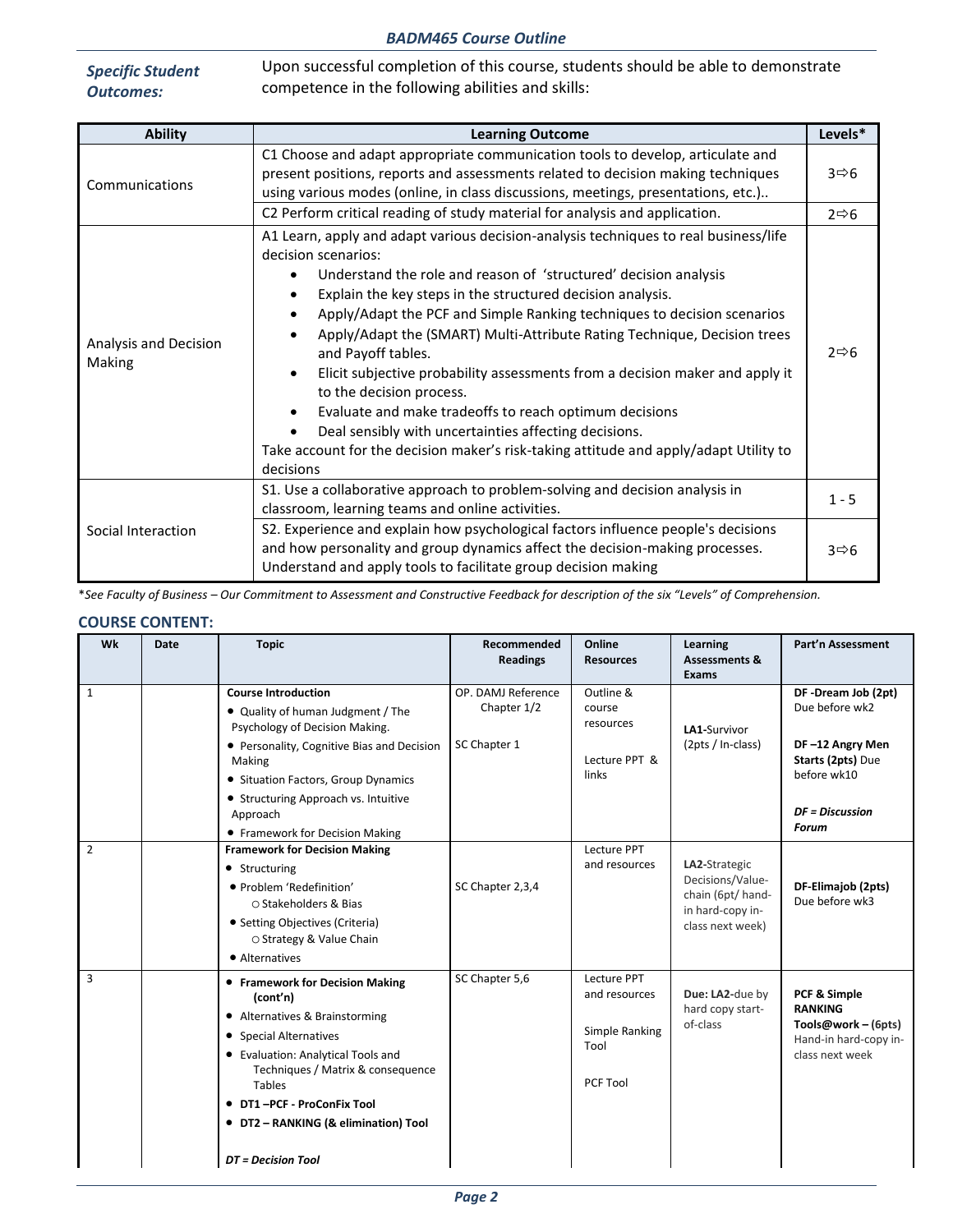## *BADM465 Course Outline*

| $\overline{4}$ | • DT 3 SMART - Multiple Attribute<br><b>Decision Making Tool</b><br>• DT4 Decision TREES - Making Decision<br><b>Under Uncertainty Tool</b><br>• Probability & Utility / Sensitivity<br>Analysis                   | DAMJ Ref Ch.<br>$\bullet$<br>03,04<br>$\bullet$<br>(Lecture DAMJ<br>Ref Ch05, 06<br>(Lecture notes<br>$\bullet$<br>& exercises)                                                                                                                                                                | Lecture PPT<br>and resource /<br>Practice<br>questions /<br>Sensitivity<br>Analysis Video |                                                                              | PCF & Simple<br><b>RANKING DUE-</b><br>(6pts) Tools@work -<br>due by hard copy<br>start-of-class          |
|----------------|--------------------------------------------------------------------------------------------------------------------------------------------------------------------------------------------------------------------|------------------------------------------------------------------------------------------------------------------------------------------------------------------------------------------------------------------------------------------------------------------------------------------------|-------------------------------------------------------------------------------------------|------------------------------------------------------------------------------|-----------------------------------------------------------------------------------------------------------|
| 5              | • MIDTERM REVIEW & Group Product<br>Introduction                                                                                                                                                                   | $\bullet$                                                                                                                                                                                                                                                                                      | • Practice<br>midterm                                                                     |                                                                              | Final Q&A before<br>midterm                                                                               |
| 6              | • Midterm EXAM                                                                                                                                                                                                     | $\bullet$<br>All lecture<br>topics/content,<br>exercises and<br>posted<br>notes/reading<br>are fair game                                                                                                                                                                                       | Read Group<br>Project                                                                     | Midterm Exam -<br>all<br>concepts/lecture<br>s up to midterm<br>are included | <b>Midterm practice</b><br><b>TBD</b>                                                                     |
| $\overline{7}$ | • Group Decision Making, Mindtraps &<br>Keys to Success.<br>• GDM1 - Consensus Tool<br>• GDM2 - Dialectic Tool<br>• GDM3 - Devils Advocate Tool<br>• Group Project Briefing<br><b>GDM = Group Decision Methods</b> | $\bullet$<br>Ch06, Ch08<br>selective<br>Online ISA link<br>HBR readings -<br>$\bullet$<br>tbd                                                                                                                                                                                                  | Lecture PPT<br>and resources                                                              |                                                                              | <b>Start Final Project</b><br>Brief.doc                                                                   |
| 8              | • DT5 Multi-Perspective SMART Tool.<br>• DT6 - Linked Decision Trees - Decision<br><b>Trees and Influence Diagrams</b><br>• Group projects @ work                                                                  | $\bullet$<br>DAMJ ref Ch07<br>$\bullet$<br>Lecture notes                                                                                                                                                                                                                                       | Lecture PPT<br>and resources<br>Muli-P Smart<br>Video                                     |                                                                              | IC-MMPS Model-<br><b>Linked Decision</b><br>Problem<br>Work on group<br>projects                          |
| 9              | • Group Think, symptoms and how to<br>avoid it<br>• GDM4-Delphi Method<br>• GDM5 - Decision Conferences<br>• HEURISTICS - Beware of how the<br>mind works<br>Group Project @ work                                  | $\bullet$<br>DAMJ ref. Ch10<br>and Ch13<br>SC Ch 10 and 11<br>$\bullet$<br><b>Finish Watching</b><br>$\bullet$<br>12 Angry Men<br>and related<br>participation<br>assignment.<br>Due before<br>Week 10<br>(Lecture notes<br>& exercise)<br>Work on Final<br>$\bullet$<br><b>Group Projects</b> | Lecture PPT<br>and resources                                                              |                                                                              | DF-12 Angry Men<br>Due (2pts) Due<br>before wk10<br>Work on group<br>projects                             |
| 10             | . Work on Group Projects & Instructor<br>Support Week.                                                                                                                                                             | $\bullet$                                                                                                                                                                                                                                                                                      |                                                                                           |                                                                              | DF-12 Angry Men<br>Due (2pts) Due<br>before start of wk<br>10.<br><b>Work on Group</b><br><b>Projects</b> |
| 11             | <b>• LA#3 - GROUP DECSIONS AT WORK</b><br>(INCLASS)<br>• Group Decision Making@Work &<br>Managerial Judgment                                                                                                       | $\bullet$<br><b>GROUP</b><br><b>DECISIONS AT</b><br><b>WORK</b>                                                                                                                                                                                                                                | Groups and<br>Meeting times<br>- Early-Bird<br>Specials (EBS)                             | LA3 Group<br>Decision Making,<br>in-class activity<br>(3pts)                 | EBS - group projects<br>due at scheduled<br>EBS meeting times.                                            |
| 12             | • Group Decision Making@Work &<br>Managerial Judgment                                                                                                                                                              | $\bullet$<br>Management<br>Judgment @<br>Work                                                                                                                                                                                                                                                  | Groups and<br>Meeting times                                                               | Group project<br>meetings finished                                           | <b>Remaining GROUP</b><br>PROJECT'S DUE at<br>scheduled meeting<br>times                                  |
| 13             | • Final exam review                                                                                                                                                                                                | $\bullet$                                                                                                                                                                                                                                                                                      |                                                                                           |                                                                              |                                                                                                           |
| 14/15          | • FINAL EXAM                                                                                                                                                                                                       | $\bullet$                                                                                                                                                                                                                                                                                      |                                                                                           |                                                                              |                                                                                                           |

*\*Schedules/Dates: Schedules shown here may change and the exact dates and times for the exams and the quizzes will be announced in class and/or on Moodle.*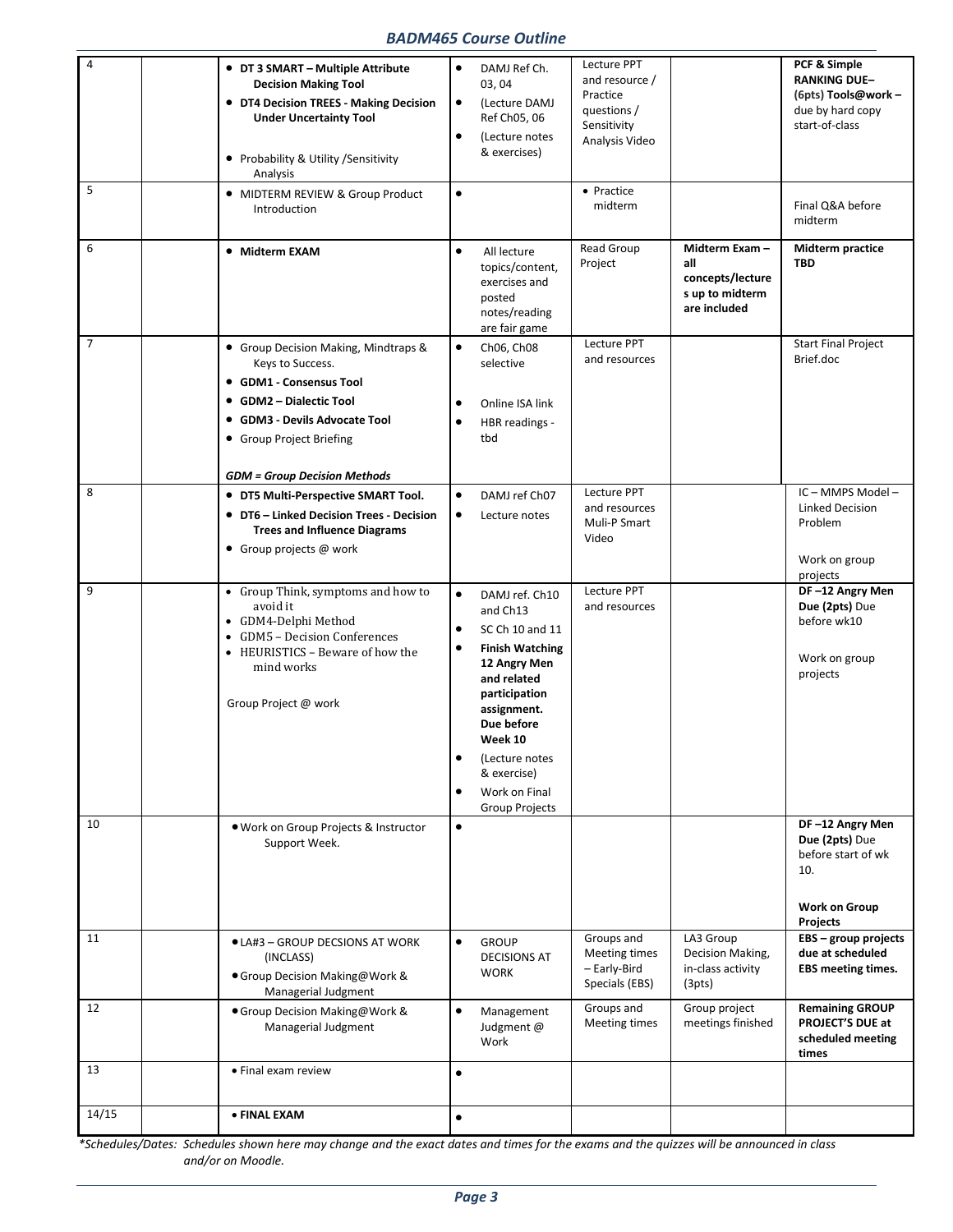#### **EVALUATION PROFILE:**

| <b>Assessment</b>                                                         | % of Final | Individual/ | <b>CAPabilities Assessed</b> |                                                 |                                     |                                                                 |  |
|---------------------------------------------------------------------------|------------|-------------|------------------------------|-------------------------------------------------|-------------------------------------|-----------------------------------------------------------------|--|
|                                                                           | Grade      | Group       | <b>Communications</b>        | <b>Analysis &amp;</b><br><b>Decision Making</b> | <b>Social</b><br><b>Interaction</b> | Citizenship,<br>Sustainability and<br><b>Global Perspective</b> |  |
| Learning<br>Assignments<br>(various based on<br>course<br>content/topics) | 10%        | I/G         | ☑                            | ☑                                               | ☑                                   |                                                                 |  |
| Midterm Exam                                                              | 25%        |             |                              | ☑                                               |                                     |                                                                 |  |
| Group Project-<br><b>Business strategic</b><br>initiative proposal        | 15%        | G           | $\Delta$                     | ☑                                               | ☑                                   |                                                                 |  |
| <b>Final Presentation</b><br>of Proposal                                  | 15%        | G           | ☑                            | ☑                                               | ☑                                   |                                                                 |  |
| Class/Mixed-mode<br>participation                                         | 10%        | I/G         | ☑                            | ☑                                               | ☑                                   |                                                                 |  |
| Final Exam                                                                | 25%        |             |                              | ☑                                               |                                     |                                                                 |  |
| <b>Total</b>                                                              | 100%       |             |                              |                                                 |                                     |                                                                 |  |

#### **UNIVERSITY POLICIES:**

Capilano University has policies on Academic Appeals (including appeal of final grade), Student Conduct, Cheating and Plagiarism, Academic Probation and other educational issues. These and other policies are available on the University website.

| <b>Grading Profile:</b> | $A+$ | 90-100                  | B+ 77-79 C+ 67-69 D 50-59 |  |                                        |
|-------------------------|------|-------------------------|---------------------------|--|----------------------------------------|
|                         |      |                         |                           |  | A 85-89 B 73-76 C 63-66 F 49 and below |
|                         | A-   | 80-84 B- 70-72 C- 60-62 |                           |  |                                        |

*Emergency procedures:* In the event of an emergency, students must follow the emergency procedures posted in the classrooms.

In addition to the policies of the university, the School of Business has the following policies governing the management of our classes and curriculum.

#### **SCHOOL OF BUSINESS POLICIES:**

- *Attendance:* Regular attendance and punctuality are both essential and expected due to the nature and format of the course materials.
- *Professional Behaviour:* Students must demonstrate a professional attitude and behaviour toward work, fellow students and their instructors. Each student should demonstrate reliability, respect for and co-operation with colleagues. A willingness to work calmly and courteously under difficult conditions as well as a determination to achieve first-class work while meeting deadlines is necessary in the Business Faculty. Students should have respect for equipment and systems. Students should display a constructive response to criticism.

*English Usage:* All assignments are marked for correct English usage, proofreading and formatting.

*Missed Exams and Quizzes:* Missed exams or quizzes will receive a grade of "0" unless PRIOR arrangements (wherever possible) are made with the instructor. Permission to make up an exam will only be given in extraordinary situations such as illness of the student or the death of a close family member. A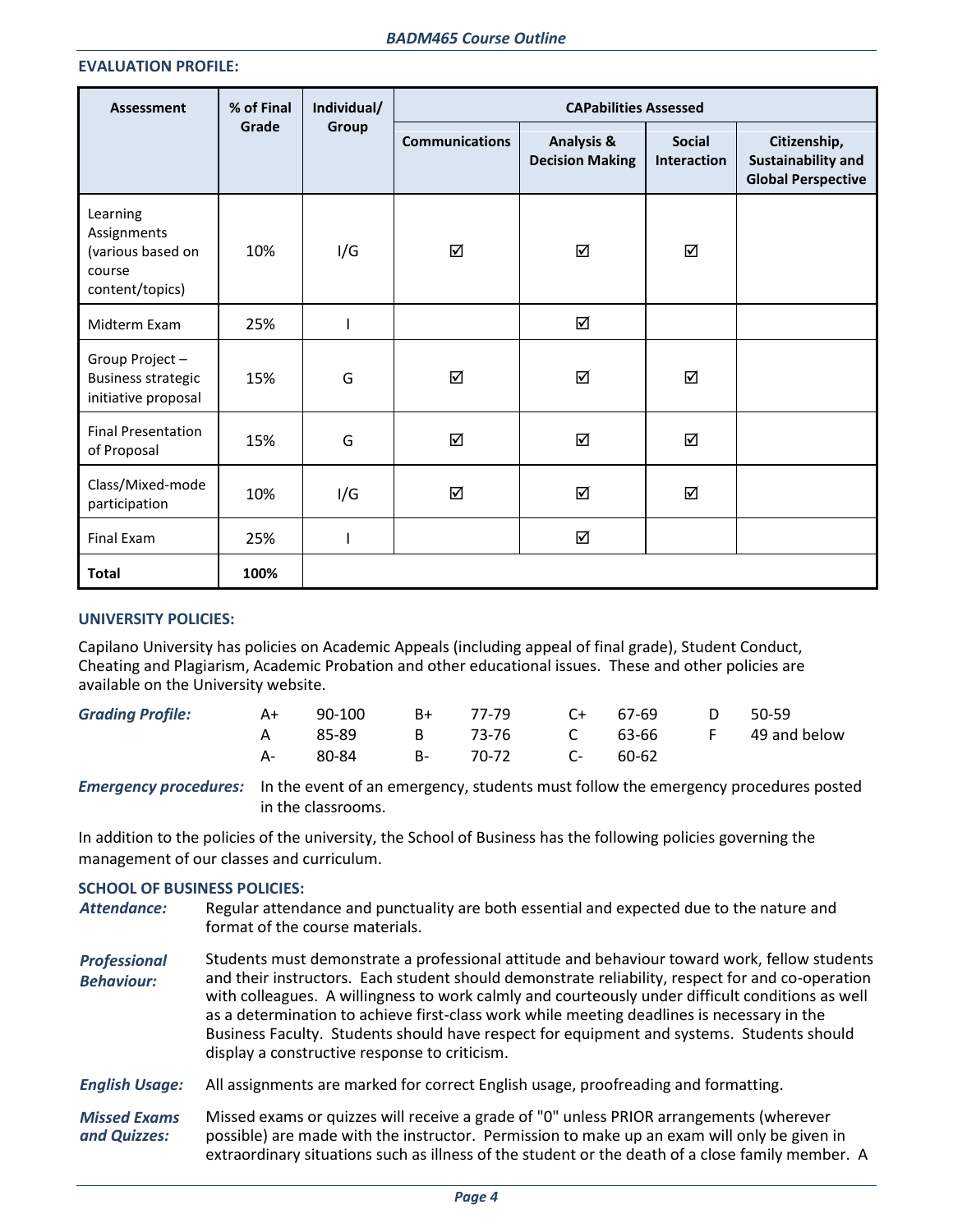doctor's certificate, or other proof supporting the reason for the absence, will be required. For further information, refer the "Examination & Pivotal Presentation Exemption Policy".

*Examination and Pivotal Presentation Exemption Policy*

All students are required to appear and write their scheduled mid-term and final examinations, and to produce, by the assigned date, all pivotal presentations, individual and/or group, unless they meet one of the following criteria:

**"Medical Exemption"** will be considered, if: Within the ten calendar days prior to a mid-term or final examination, or within ten days of a pivotal presentation, a student falls ill or is injured.

**"Falling ill"** is defined as being formally advised by a physician of the need to isolate oneself for the purpose of preventing communication of disease or infection to others; being advised by a physician of compromised immunity that requires isolating oneself from contact with others to prevent communication of disease of infection to themselves, or; being in a physical state of health which so compromises a student's ability to function, physically or cogitatively, during the ten days prior to the examination or presentation date.

**"Injury"**, for the purpose of Exemption, is defined as sudden, unanticipated physical harm that renders the applicant physically incapable of attending campus or, in such physical distress that the student is specifically advised by their physician to abstain from appearing at their examination or presentation. Students who are prescribed medication(s) to treat their injury and who believe that the medication(s) may be impairing their ability to successfully prepare for or write their examination or presentation may provide written evidence of their concerns as verified by their physician.

#### **"Catastrophic Personal Loss Exemption"** will be considered, if:

Events occur in the student's life that are of such scope as to sufficiently distract a student from the examination or presentation preparation period, or from appearing at or adequately focusing on, the scheduled examination or presentation itself. This could include; loss of housing due to eviction, flood or fire; or death of an immediate family member \* (defined as a sibling, parent or grandparent, child, partner or spouse, parent or step-parent, aunt, uncle, niece, or nephew and first cousins.) Immediate family member does not include general acquaintances. Circumstances that may qualify as a personal loss could also include an immediate family member being diagnosed with a significantly life-altering or life-threatening illness or injury.

In all of the above scenarios, a physician's letter or other specifically requested documentation must be provided to satisfy the Instructor as to the validity of the claim, and must be provided within ten calendar days prior to the date of the exam or presentation. If an instructor agrees with the request for Exemption, the request for must be presented by the instructor to their Unit Convenor for consideration and his/her approval. No request for Exemption will be considered approved by virtue of submission, and will remain as merely "under consideration" until approved or rejected by the Unit Convenor. A student applying for an exemption for a specific section which is instructed by the Unit Convenor will have their application reviewed by the Vice-Chair or Chair of the School of Business.

Any student who applies for and receives an Exemption will be assigned a Future Examination or Presentation Date: this date is non-negotiable. Failure to appear on/at the single date and time assigned by the instructor will result in an automatic "0" grade for that exam or assignment. This "0" grade may not be appealed or contested, and will not be changed.

*Copyright Policy***:** Students are expected to familiarize themselves with and abide by the University's Copyright Policy. The University's Copyright Policy is published in the University website.

*Cheating and Plagiarism:* Cheating is an act of deceit, fraud, distortion of the truth, or improper use of another person's effort to obtain an academic advantage. Cheating includes permitting another person to use one's work as their own. Plagiarism is the presentation of another person's work or ideas as if they were one's own. Plagiarism is both dishonest and a rejection of the principles of scholarship. Information about how to avoid plagiarism by proper documentation of sources is available in the Writing Centre and is published on the University website in the University Policies page.